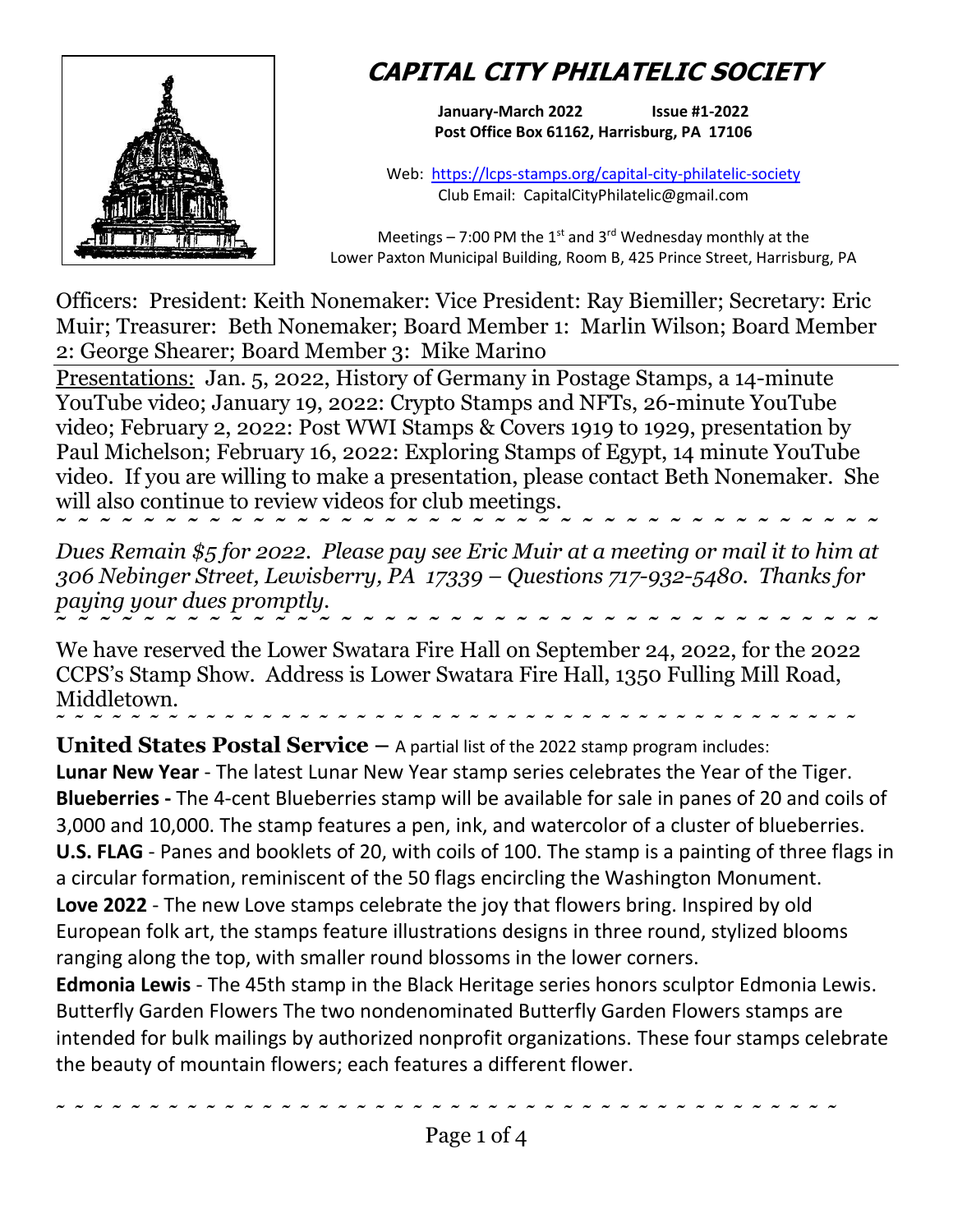## **THE POSTAL ROLES IN U. S. DEVELOPMENT** by Donald Hacker

The 19th century saw the growth of the United States and the Post Office. The territory reached the Pacific coast by the 1840s and the population grew from 3.9 million people in 1790 to 31.4 million in 1860. The number of Post Offices increased from 75 in 1790 to 28,498 by 1823. The Post Office was pressed for more routes and faster delivery. They met these needs by expanding its service and developing ways to move mail more quickly. By 1822 it took on 11 days to move mail from Washington, D.C. to Nashville, Tennessee.

In 1828 there were 7,530 Post Offices and 29,956 postal employees, mail contractors and carriers making it the largest employer in the Executive Branch. In 1829, William Berry became the first Postmaster General to sit as a member of the President's Cabinet. An Office of Instructions and Mail Depredations as established in 1830 as the investigative and inspection branch of the Post Office. In 1831 postal employees accounted for 76% of the civilian federal workforce.

As the country grew, the Post Office funded post routes that supported national development and instituted services to benefit all residents of the country. The Post Office also simplified rates in the middle of the 19th century. Before that time, postage was based on the number of sheets in a letter and the distance a letter traveled. In 1984 the Post Office charged rates essentially based on weight and whether a letter was going more or less than 300 miles. In 1855 the rate structure was three cents for a letter weighing a half-ounce and travelling up to 3,000 miles. Letters going further than 3,000 miles cost 10 cents per sheet.

The Act of March 3, 1863, based postage for a letter on its weight and eliminated all differences based on distance, thus providing universal service to its customers no matter where they lived in the country. The act also created three classes of mail: First-Class Mail, which embraced letters; Second-Class Mail which covered publications issued at regular periods; and Third-Class Mail which included all other mailable matter.

On June 8, 1872, Congress established the Post Office Department as an executive department.

**˜ ˜ ˜ ˜ ˜ ˜ ˜ ˜ ˜ ˜ ˜ ˜ ˜ ˜ ˜ ˜ ˜ ˜ ˜ ˜ ˜ ˜ ˜ ˜ ˜ ˜ ˜ ˜ ˜ ˜ ˜ ˜ ˜ ˜ ˜ ˜ ˜ ˜ ˜ ˜ ˜ ˜ ˜ ˜ ˜** 

Melody Wilson provided an article on **Did You Know**?

Hobbies are important for many different reasons. While one of the main reasons is to immerse oneself in a hobby is to have fun, the benefits do not stop there.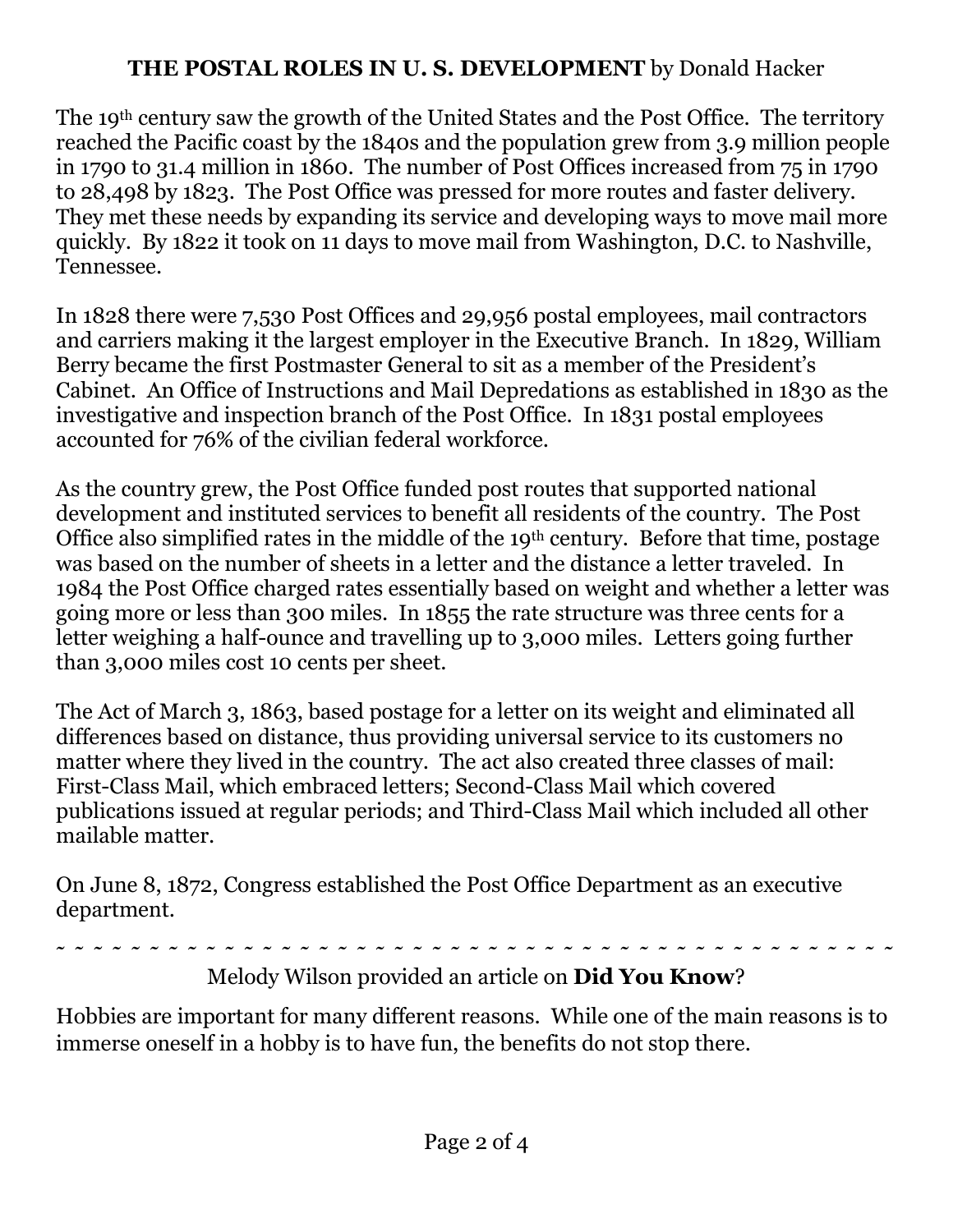Improve physical well-being – Physical hobbies, such as swimming, hiking increase the heart rate and improves brain function. That can lead to myriad health benefits, such as weight loss and a lower risk for disease.

Break monotony – Engaging in an enjoyable activity may break the pattern of daily schedules that focus on how value activities. Changing things up can increase happiness and satisfaction with life by adding an interesting spark to some days.

Offer new challenges – Work can be challenging. However, the challenges posted by hobbies get people out of their comfort zones in ways that differ from challenging work projects. Overcoming these challenges can boost self-esteem, which can translate to one's professional life as well.

Explore talents – You may never know what you can accomplish if you never give new activities a try. You may be surprised to learn how well you adapt to a new skill. Selfdiscovery is important at any stage of life.

**˜ ˜ ˜ ˜ ˜ ˜ ˜ ˜ ˜ ˜ ˜ ˜ ˜ ˜ ˜ ˜ ˜ ˜ ˜ ˜ ˜ ˜ ˜ ˜ ˜ ˜ ˜ ˜ ˜ ˜ ˜ ˜ ˜ ˜ ˜ ˜ ˜ ˜ ˜ ˜ ˜ ˜** 

**What CCPC Members Collect** - This list is from Spring 2021. If you have an update, please let Eric Muir know:

- Joe Berlin U. S. only with exception of Newfoundland and Nepal and Canada. Topicals including triangle stamps from all counties; U.S. Revenues; higher value stamps
- Ray Biemiller U. S.; U.S. Revenues, U.S. Officials; Worldwide Postal Stationery U.S. Postal Stationary
- Carol Colyer– U. S. and it's territories.
- Donald Hacker U.S. only; Anything issued by U. S.
- Stephanie Harper U.S. & World; Turtle stamps, as well as turtle items not stamp related
- Mike Marino U.S. only; pre-1935 classics; considering Canada and Provinces. No FDC's

Paul Michelson – U.S. stamps, covers, FDC, Federal Ducks, Express Mail; Antarctica collection; France – stamps, covers, FDC; Israel, Japan & United Nations – Stamps, FDC

- Eric Muir U.S. & World (all counties; U.S. all categories; unusual U.S. & World items Worldwide with emphasis on Canada, Germany, Japan, Great Britain, Australia; United Nations; bird, moth and butterfly stamps and materials (U.S. and World)
- Beth Nonemaker Israel mint tabs
- Keith Nonemaker Worldwide used singles

George Rohrs – U.S. only with exceptions of Germany and Austria; Airmails